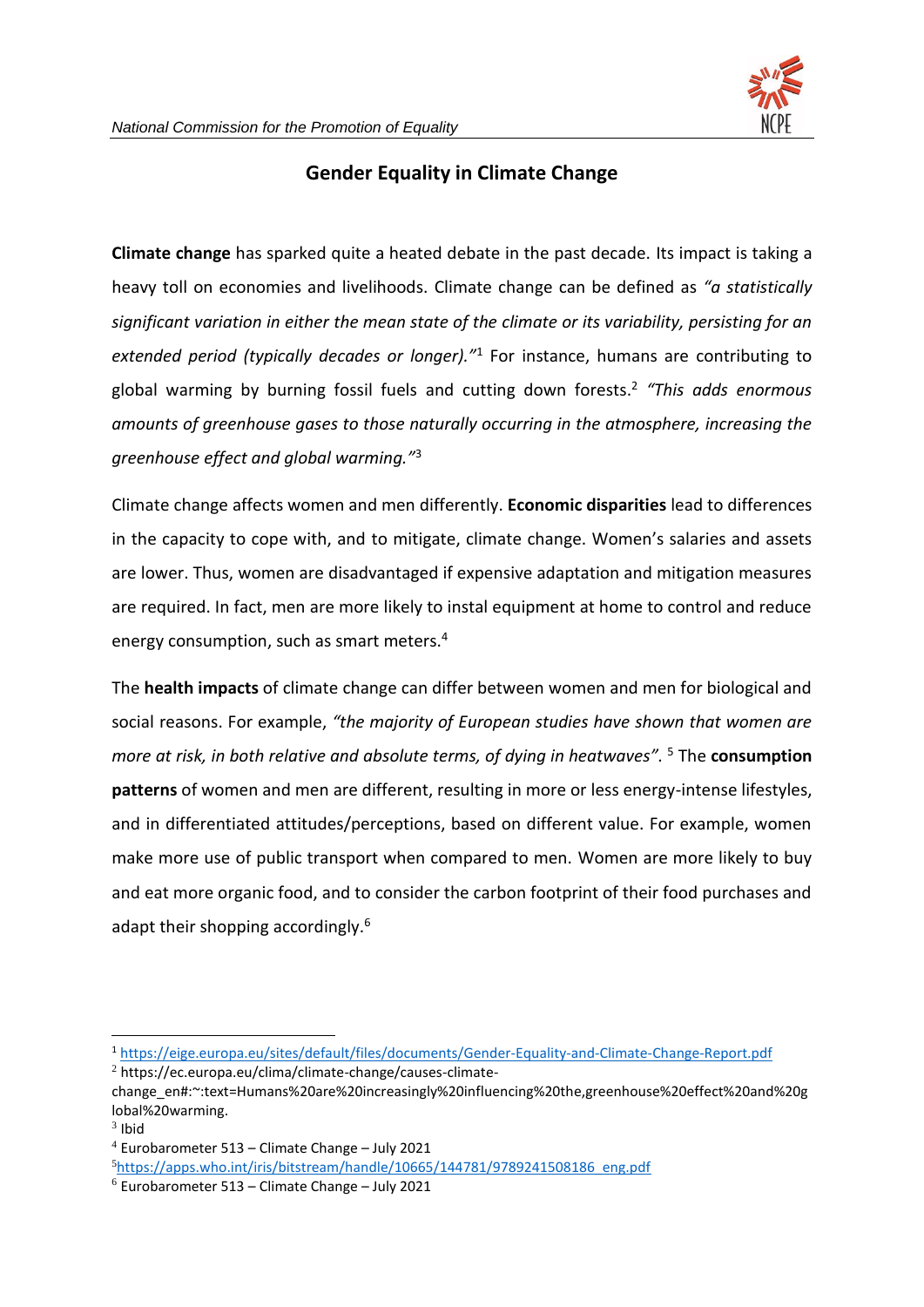

Moreover, men are dominant in decision-making sectors related to climate. Indeed, women remain under-represented among the highest-ranking civil servants in ministries with competences in environment, transport, and energy. $<sup>7</sup>$ </sup>

According to EU policy, the best strategy to address the different impact of climate change is through gender mainstreaming. Since women and men have different needs, priorities, and possibilities of mitigating the effects of climate change, it is critical to adopt a gender equality perspective in decision-making processes at all levels. Ensuring the active participation of women in the development of funding criteria and the allocation of resources for climate change initiatives, incorporating a gender perspective into national policies/actions/plans, and ensuring that technological developments consider the priorities/needs/roles of women, as well as their knowledge/expertise, are **all examples of gender mainstreaming actions**.

According to the European Institute for Gender Equality (EIGE) Gender Equality and Climate Change Report<sup>8</sup>, the lack of knowledge base and resistance towards the integration of a gender perspective in climate change mitigation policies are identified as obstacles to a successful integration of the gender equality agenda and the climate change agenda.

Moreover, an institutional survey carried out by the United Nations Environment Programme (UNEP) in 2006 on gender mainstreaming in environmental policies, found that even if gender equality policies were in place and applied according to the environmental sector, the lack of financial resources, lack of awareness on gender and the environment, lack of understanding and clarity on the relevance of gender to environmental work, lack of institutional capacity and expertise on the subject, limited gender-related institutional structures, and limited female participation would still act as barriers. 9

To this end, gender equality and climate change are being given increased prominence on the **national**, **EU**, and **international** agendas due to their impact and consequences on the daily lives of men and women in society. Understanding and effectively taking the gendered

 $7$  https://eige.europa.eu/gender-statistics/dgs/indicator/bpfa k offic k1 wmid env natmin admin/datatable

<sup>8</sup> <https://eige.europa.eu/sites/default/files/documents/Gender-Equality-and-Climate-Change-Report.pdf>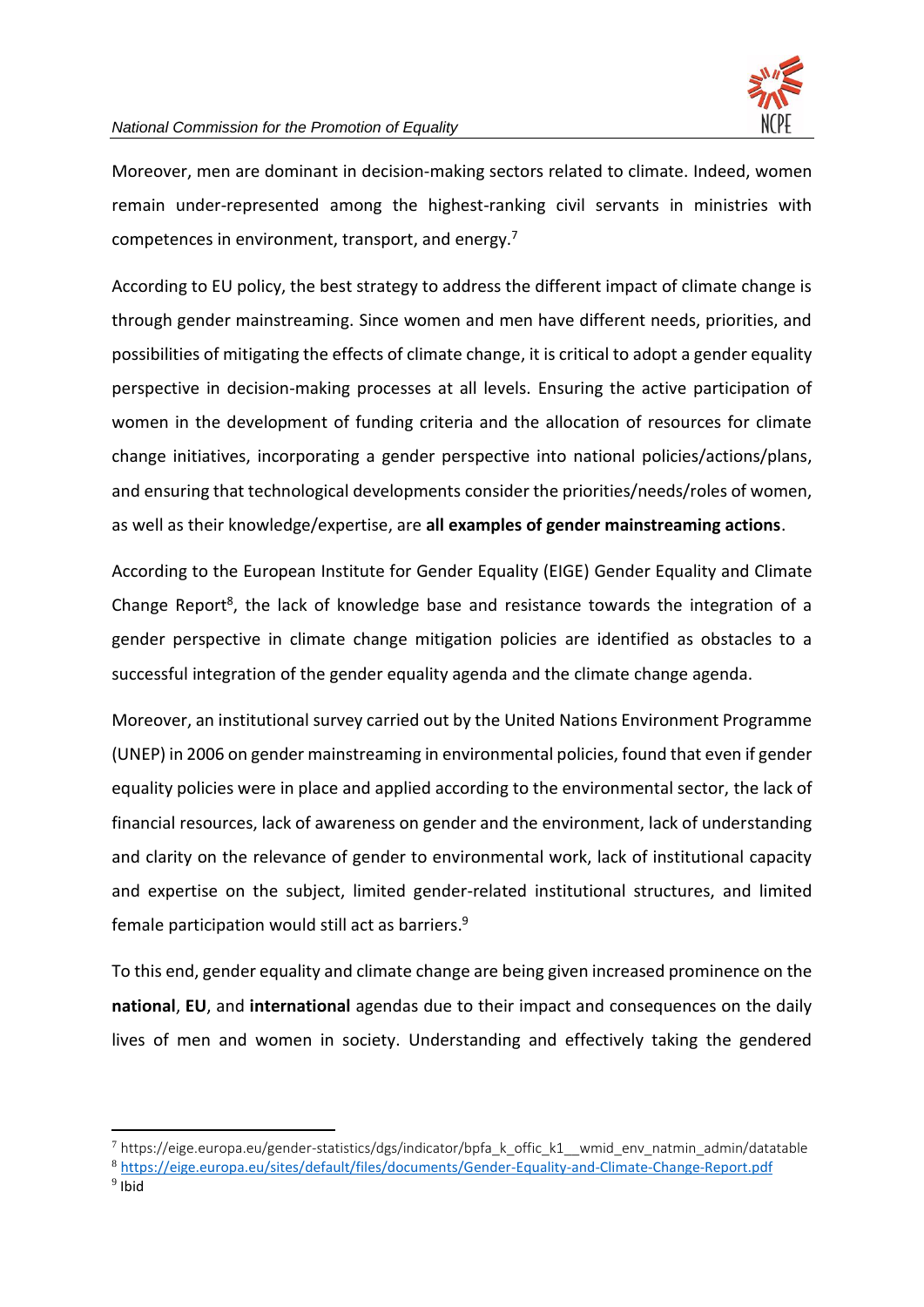

dimension of climate change into account is key for achieving sustainable development and the UN Sustainable Development Goals (SDGs).

In 2021, the 26<sup>th</sup> United Nations Climate Change Conference, more commonly referred to as COP26, was held at the SEC Centre in Glasgow, Scotland, between the  $31^{st}$  October and  $12^{th}$ November 2021. This Conference was an opportunity for different stakeholders to discuss climate action including the disproportionate impact of climate change on women and girls.

In addition to the Gender Equality Strategy 2020-2025 goals, at the European level, the European Commission is committed to include a gender perspective in all its major initiatives responding to European challenges such as climate change. Since 2011, the European Parliament has also produced a number of resolutions that address climate change from a gender perspective. For instance, the European Parliament Resolution of 20 April 2012 on women and climate change addresses the connections between gender and climate change<sup>10</sup>.

In Malta, in 2010, Prof. Simone Borg was appointed Malta's Ambassador for Climate Action. She chairs the Climate Action Board, which is responsible for monitoring the implementation of climate action targets within the public sector and promoting initiatives within the private sector in Malta. Moreover, both female and male social partners work closely with the Government and Malta's Ambassador for Climate Action in stakeholder dialogue meetings to implement climate action.

It is high time to fully integrate efforts to address both gender equality and climate change. We all need to pull together to create a better environment, not just locally but also on an global level because the lack of action of one country will negatively affect the whole world. As a society, we can all step up our efforts, both collectively and individually, to tackle the climate crisis as the long-term price to our health and the environment is too high.

The importance of tackling climate change has been distinctly recognised by young people. In fact, the role of young women has been remarkable in leading the push for change. Greta Thunberg became known when she was 15 years old after challenging world leaders to take action for climate change mitigation. Her small campaign had a global effect, inspiring other

<sup>10</sup> [https://www.europarl.europa.eu/doceo/document/TA-7-2012-0145\\_EN.html](https://www.europarl.europa.eu/doceo/document/TA-7-2012-0145_EN.html)